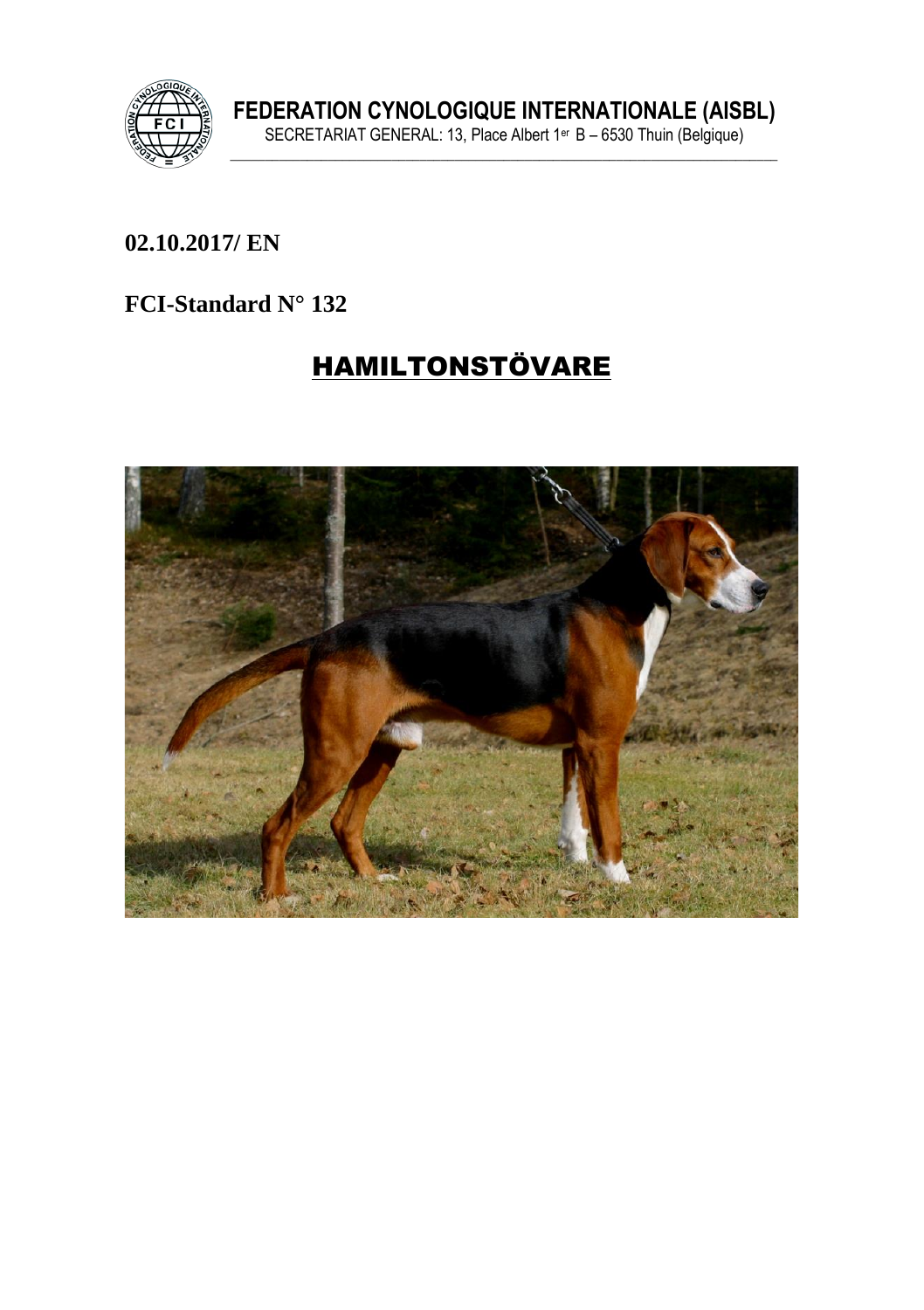**TRANSLATION**: Mrs. Renée Sporre-Willes. Official language (EN).

#### **ORIGIN**: Sweden.

### **DATE OF PUBLICATION OF THE OFFICIAL VALID STANDARD**: 22.08.2017.

**UTILIZATION**: Scent hound that gives tongue and is used for hunting hare and fox. It is not a pack hound and it is never used for hunting deer.

| <b>FCI-CLASSIFICATION:</b> |                     | Group 6 Scenthounds and related  |
|----------------------------|---------------------|----------------------------------|
|                            |                     | breeds.                          |
|                            |                     | Section 1.2 Medium-sized hounds. |
|                            | With working trial. |                                  |

**BRIEF HISTORICAL SUMMARY:** Scent hounds have been known in Sweden since the 16th century. Hunting with hounds was up to 1789 a privilege for royalty and gentry only. It was not until the end of the 18th century that the ban that had prevented the peasantry from hunting the land was lifted. Hounds earlier kept only by the nobility became known and commonly spread. The origin of the Hamiltonstövare is believed to be a mixture of scent hounds from Southern Germany, Switzerland as well as Foxhounds and Harriers. At the first dog show in Sweden in 1886 some 189 scent hounds were on exhibition. Among them were a dog and a bitch, named Pang and Stella, owned by Count Adolf Patrik Hamilton. This couple is considered to be the origin of the Hamiltonstövare, or as the hounds initially were called, Swedish hound. The breed gained the name Hamiltonstövare in 1921 as a homage to the man that had created the breed, the founder of the Swedish Kennel Club, Count A.P. Hamilton.

**GENERAL APPEARANCE**: Rectangular, well proportioned, giving impression of great strength and stamina. Never heavy. The sexual dimorphism should be clearly defined. Tricoloured.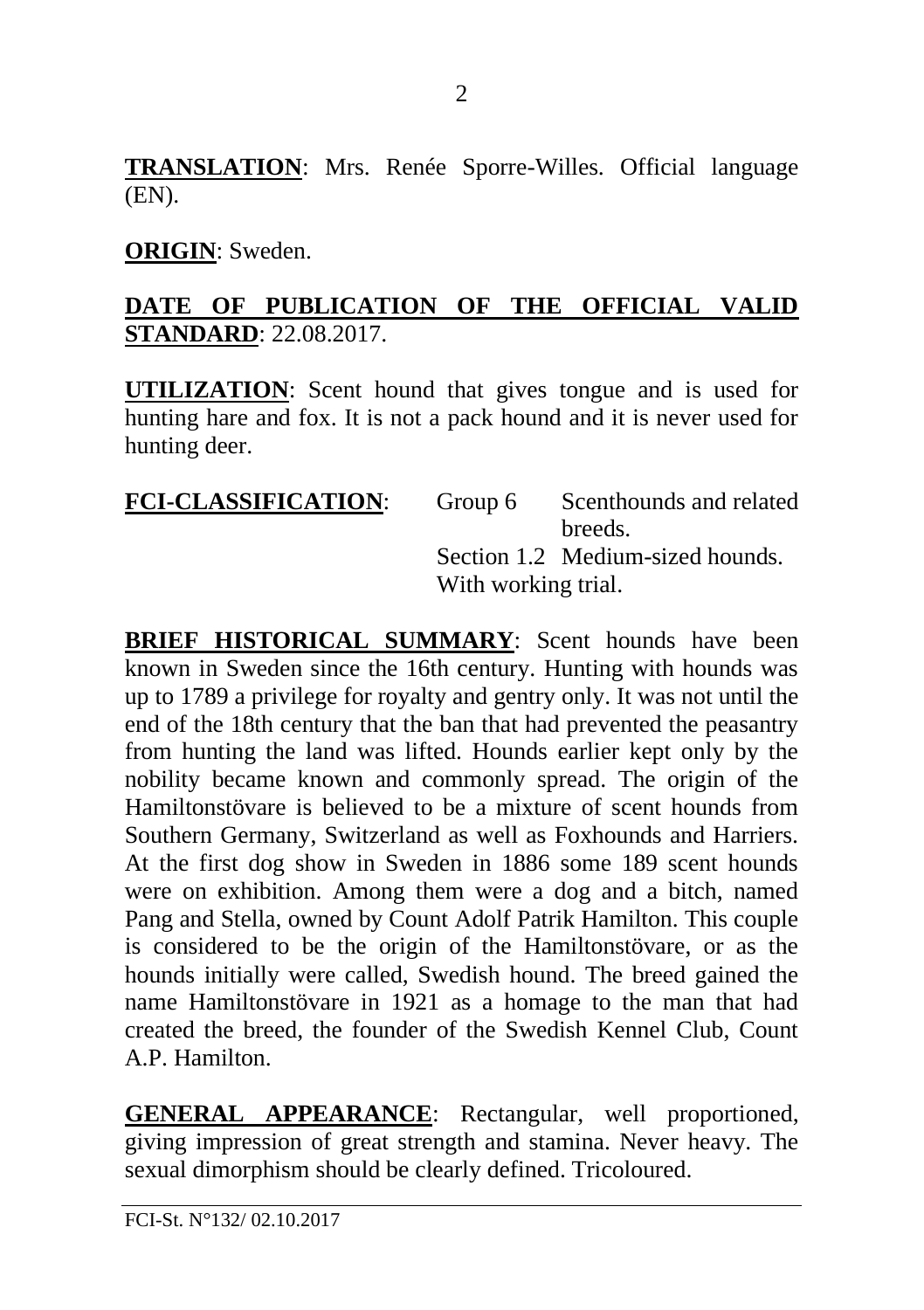**IMPORTANT PROPORTIONS**: Rectangular body and longish head.

**BEHAVIOUR /TEMPERAMENT**: Friendly and even-tempered.

**HEAD**: Longish head.

CRANIAL REGION: Skull: Slightly arched and moderately broad. Stop: Well defined but not too pronounced.

### FACIAL REGION:

Nose: Black, well developed with large nostrils. Muzzle: Long, strong and seen from above or the side almost evenly broad. Bridge of nose straight and parallel to line of skull. Distance from occiput to stop should be equal to that from stop to tip of nose. Lips: Upper lips thin, tight, softly rounded and slightly overhanging. Males have more pronounced lips than females. Jaw/Teeth: Scissor bite. Teeth strong and well developed. Cheeks: Lean.

**EYES**: Almond shaped, dark brown with calm expression.

**EARS**: Soft, hanging flat with fore edge close to cheek. Ears slightly shorter than the measure from set on to half-way along the muzzle. Ears to be raised at set on, only very slightly to reach top of skull when alert.

**NECK**: Long, powerful and well set on into shoulders. Skin on neck supple and close fitting. Males should have a well-defined arch of nape.

### **BODY**

Withers: Well defined. Back: Level and powerful. Loin: Muscular and slightly arched. Croup: Slightly inclined, long and broad.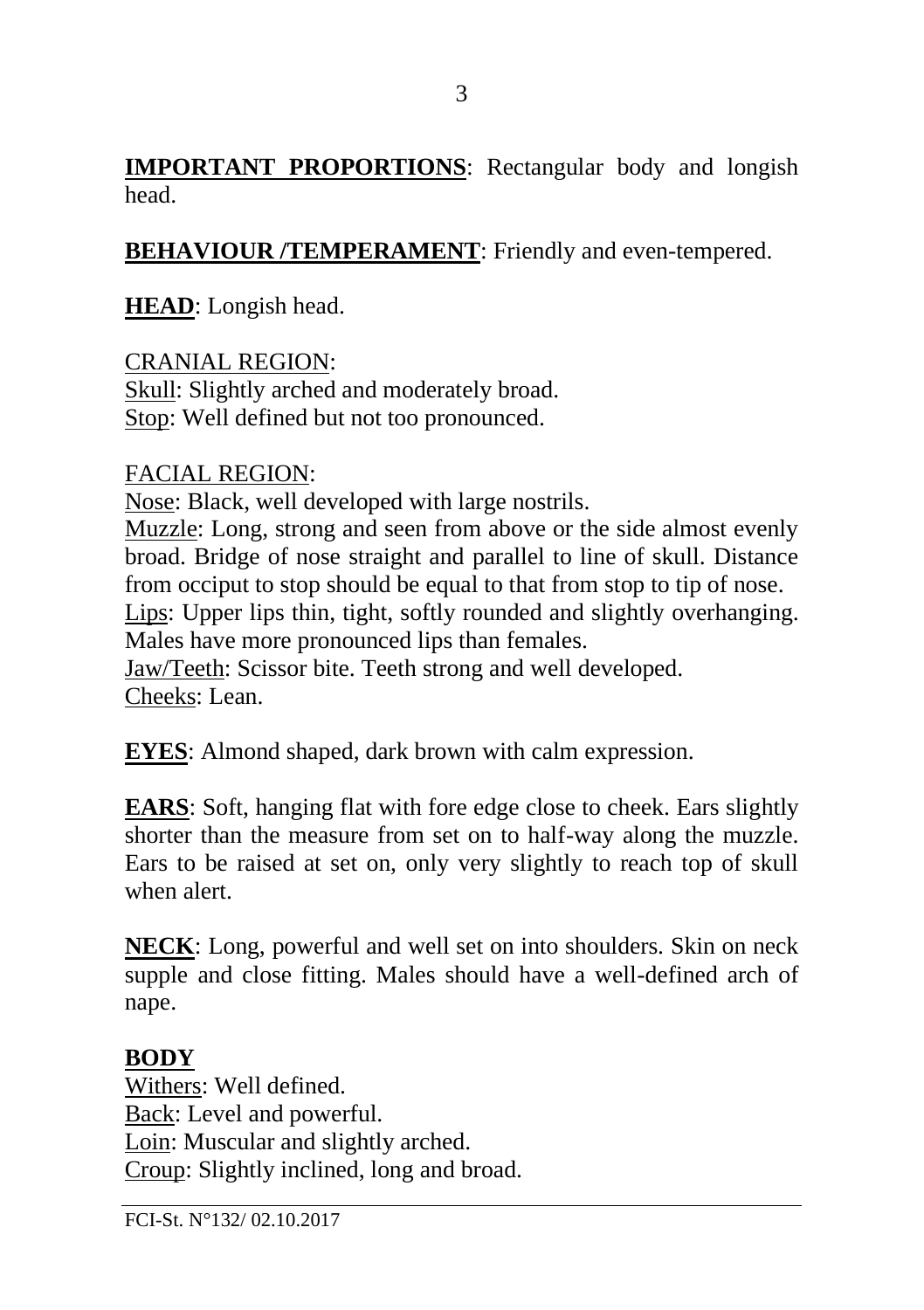Chest: Deep, long, well developed and reaching elbows. Ribs moderately sprung.

Underline and belly: Belly only slightly tucked up.

**TAIL**: Set in line with back, reaching hock. Carried straight or slightly curved in sabre fashion. Broad at base and tapering towards tip. When the dog moves, tail preferably not carried above the level of the back.

# **LIMBS**

### FOREQUARTERS:

General appearance: Strong bone in harmony with the general appearance of the dog. When viewed from front, forelegs to be straight and parallel.

Shoulder: Long, muscular and well-laid back. Closely attached to chest.

Upper arm: Long and well angulated to the shoulder blade.

Elbow: Close to body and not visible under ribcage.

Metacarpus (Pastern): Springy and forming a slight angle to forearm. Forefeet: Oval in shape with well knuckled, tight toes.

### HINDQUARTERS:

General appearance: Straight and parallel when viewed from behind. Thigh: Broad and well muscled.

Stifle (Knee): Well angulated.

Hock joint: Well angulated.

Metatarsal (Rear pastern) : Short, lean and perpendicular when dog is standing still.

Hind feet: Oval in shape with well knuckled, tight toes.

**GAIT/MOVEMENT:** Parallel, powerful and long-reaching.

# **COAT**

Hair: Harsh, not too short, lying very close to body. On head, ears and front of legs coat should be very short and smooth. Under tail and on back of thighs hairs might be slightly longer.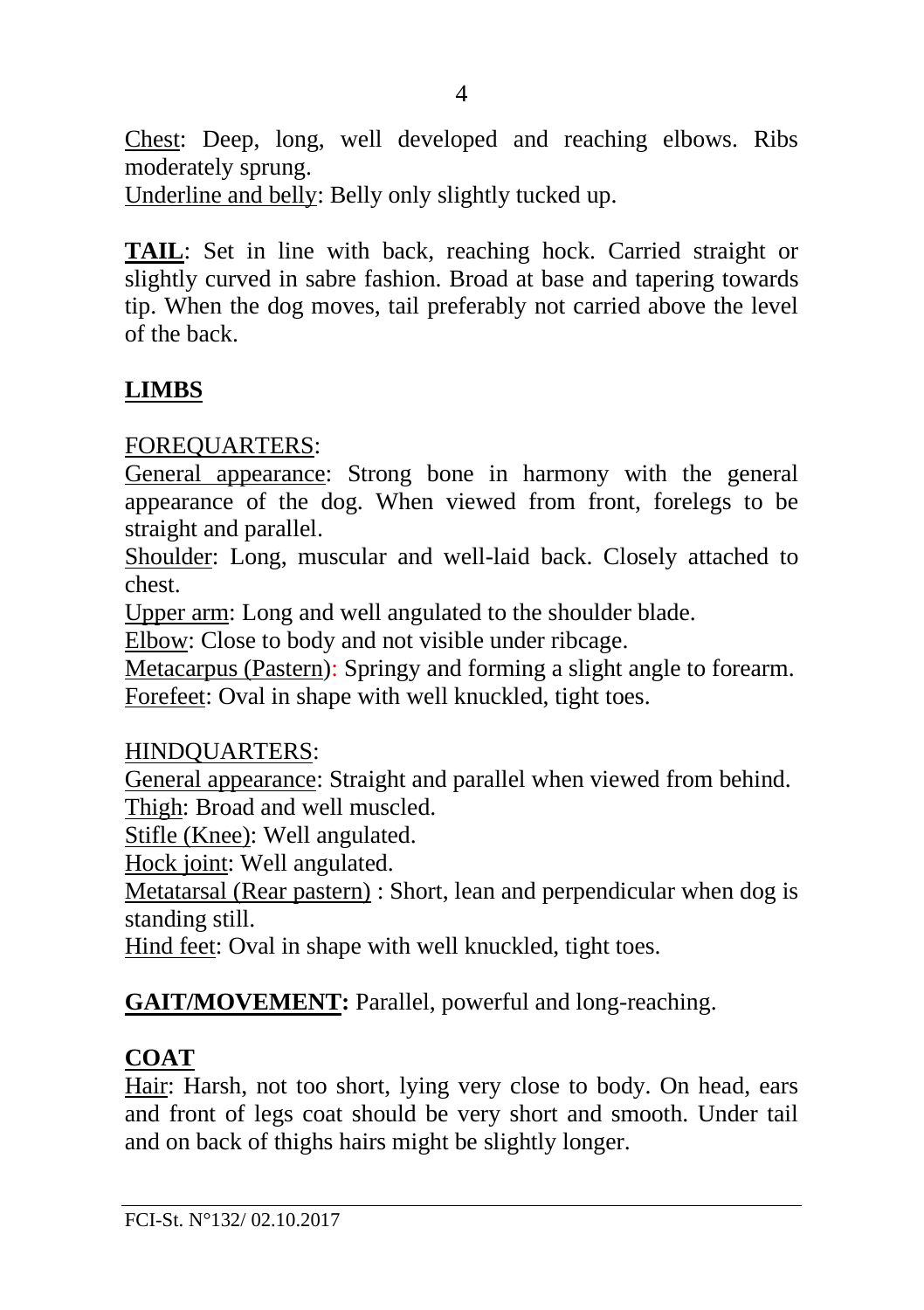Colour: Tricolour. On the adult dog black colour to form a mantle to continue on upper side of neck and upper side of tail. Tan on head, ears and legs, as well as on sides of the neck, on shoulders, under body, on thighs and under the tail.

Clear marking between the black mantel and the tan on thighs. The tan colour can range from a golden tint to a rich, deep rusty red. White markings as a blaze, on throat, upper side of neck, collar tolerated, on brisket, tip of tail and lower part of legs and on feet.

#### **SIZE AND WEIGHT**:

| Height at the withers: Males: | Ideal height 57 cm, allowed          |
|-------------------------------|--------------------------------------|
|                               | variation 53–61 cm.                  |
|                               | Females: Ideal height 53 cm, allowed |
|                               | variation 49–57 cm.                  |

**FAULTS**: Any departure from the foregoing points should be considered a fault and the seriousness with which the fault should be regarded should be in exact proportion to its degree and its effect upon the health and welfare of the dog and its ability to perform its traditional work.

- Lack of sexual dimorphism.
- Broad skull, pronounced occiput.
- Short or snipy muzzle, dish-face.
- Bulging cheeks.
- Over- or undershot bite, level bite.
- Light eyes
- Soft back
- Steep shoulder blades.
- Short, steep croup.
- Tail carried above the line of the back.
- Restricted hind movement
- Undefined mantle with strong mixture of black and tan hairs overly marked with black that covers sides of trunk, shoulders and thighs in the adult dog.
- Heavily marked with black or tan as well as overly marked with white.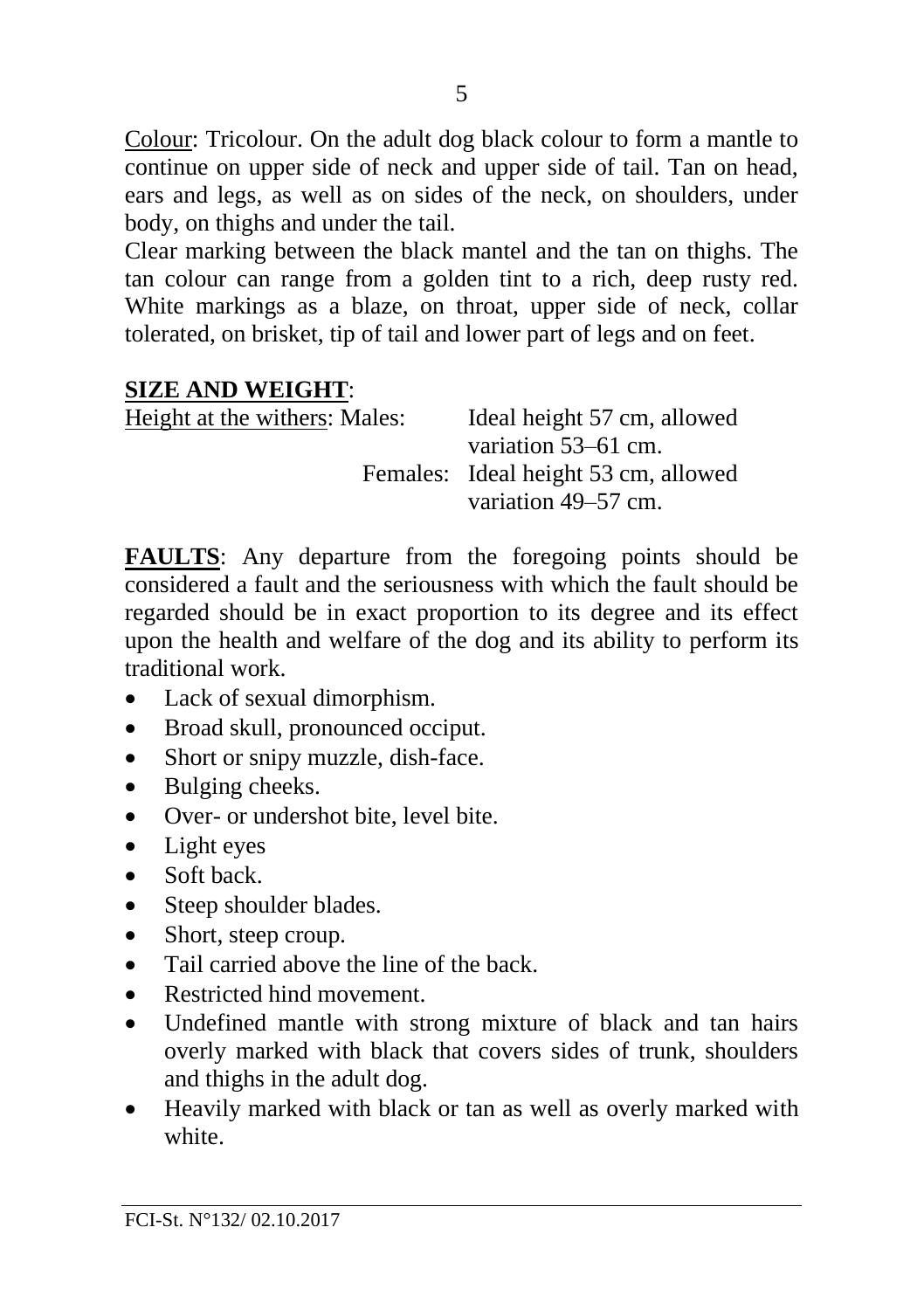# **DISQUALIFYING FAULTS**:

- Aggressive or overly shy dogs.
- Any dog clearly showing physical or behavioural abnormalities.
- Shy and severely aloof.
- Pronounced over- or undershot bite.
- Two-coloured (yellow-white, black-white, black-tan).
- All other colours or marking than the ones in the standard.
- Size the limits in the standard.
- Blue eyes, one or both.

### **N.B.**:

- Male animals should have two apparently normal testicles fully descended into the scrotum.
- Only functionally and clinically healthy dogs, with breed typical conformation, should be used for breeding.